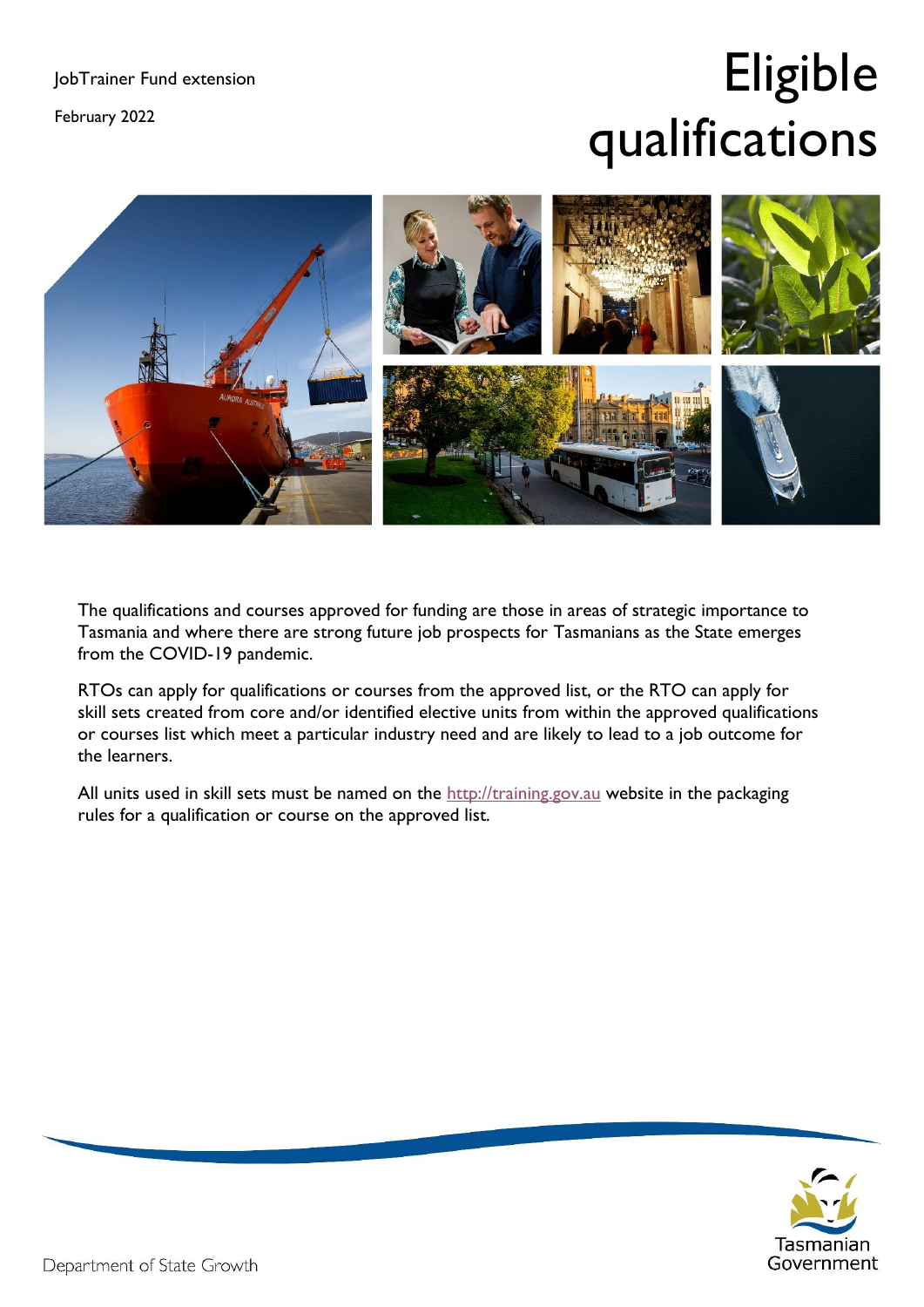| <b>Course Code</b> | <b>Course Name</b>                                                                                      | <b>JT Subsidy</b> |
|--------------------|---------------------------------------------------------------------------------------------------------|-------------------|
| 10583NAT           | Certificate   In_Access_To_Work_And_Training                                                            | \$2,747.58        |
| <b>I0584NAT</b>    | Certificate_II_In_Career_Preparation                                                                    | \$4,579.30        |
| 10725NAT           | Course_In_Preliminary_Spoken_And_Written_English                                                        | \$2,289.65        |
| 10727NAT           | Certificate_I_In_Spoken_And_Written_English                                                             | \$2,976.55        |
| 10728NAT           | Certificate II In Spoken And Written English                                                            | \$4,579.30        |
| 10729NAT           | Certificate_III_In_Spoken_And_Written_English                                                           | \$8,013.78        |
| 10904NAT           | Diploma of Social Media Marketing                                                                       | \$7,443.47        |
| 22334VIC           | Certificate IV in Cyber Security                                                                        | \$13,779.17       |
| 22445VIC           | Advanced Diploma of Cyber Security                                                                      | \$18,088.24       |
| 22540VIC           | Course in Supporting People with Complex Personal Care Needs, including<br><b>Behaviours of Concern</b> | \$10,321.30       |
| 22569VIC           | Certificate II in Plumbing (Pre-apprenticeship)                                                         | \$6,881.60        |
| 52831WA            | Certificate IV in Preparation for Health and Nursing Studies                                            | \$8,528.72        |
| 52841WA            | Certificate II in Introduction to Aged Care                                                             | \$2,572.37        |
| <b>ACM20121</b>    | Certificate II in Animal Care                                                                           | \$5,937.45        |
| <b>ACM30121</b>    | Certificate III in Animal Care Services                                                                 | \$6,989.70        |
| <b>ACM30321</b>    | Certificate III in Wildlife and Exhibited Animal Care                                                   | \$6,989.70        |
| ACM40418           | Certificate_IV_in_Veterinary_Nursing                                                                    | \$10,863.67       |
| <b>AHC10120</b>    | Certificate I in Conservation and Ecosystem Management                                                  | \$1,217.60        |
| AHC20116           | Certificate_II_In_Agriculture                                                                           | \$14,142.01       |
| AHC20320           | Certificate II in Production Horticulture                                                               | \$5,430.30        |
| AHC20416           | Certificate_II_In_Horticulture                                                                          | \$7,200.63        |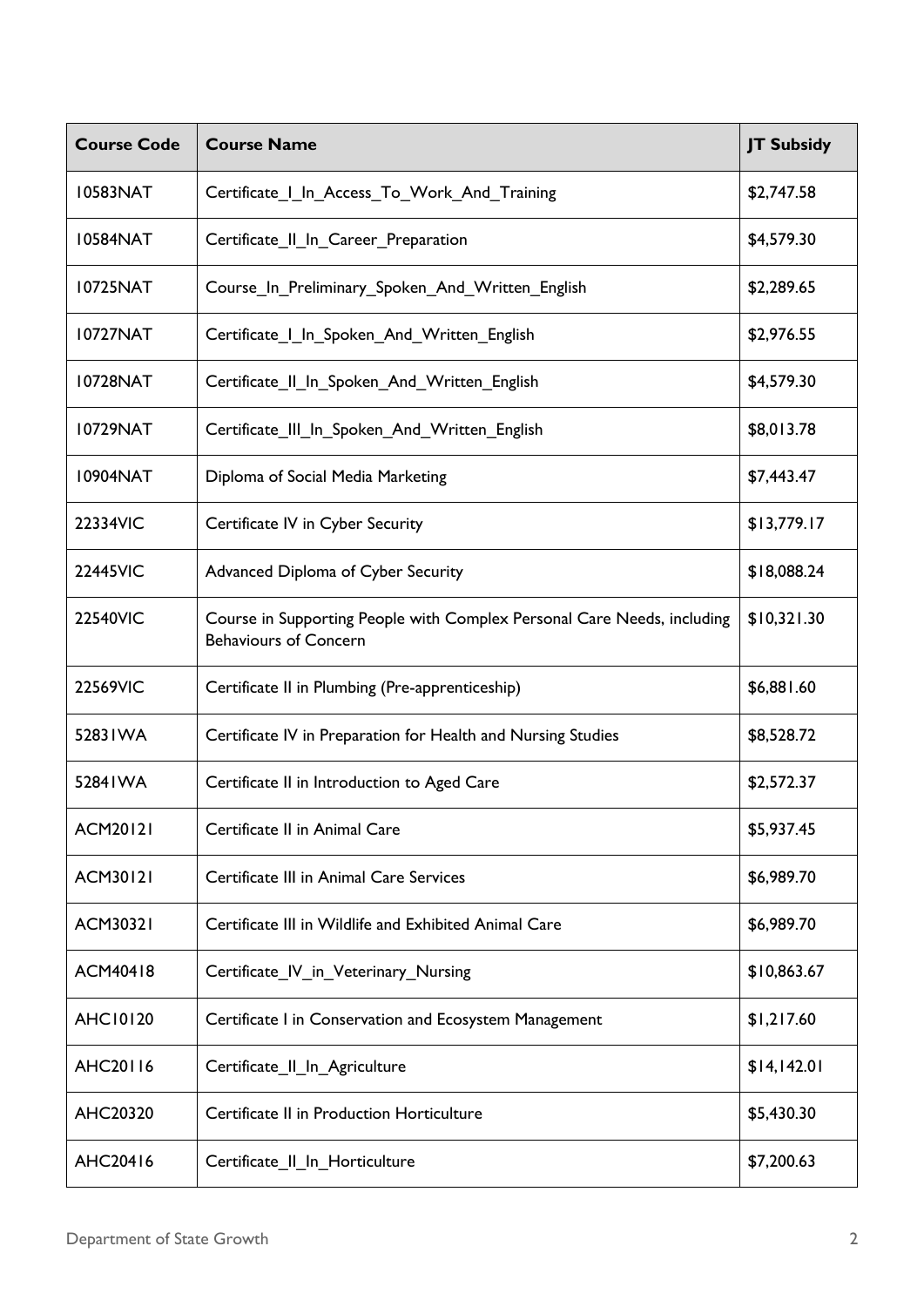| AHC20919        | Certificate II In Sports Turf Management                 | \$6,868.95  |
|-----------------|----------------------------------------------------------|-------------|
| AHC30116        | Certificate_III_In_Agriculture                           | \$18,793.30 |
| AHC30620        | Certificate III in Production Horticulture               | \$13,170.95 |
| AHC30716        | Certificate_III_In_Horticulture                          | \$13,635.83 |
| AHC30820        | Certificate III in Arboriculture                         | \$20,160.65 |
| AHC30916        | Certificate_III_In_Landscape_Construction                | \$15,769.95 |
| AHC31319        | Certificate_III_In_Sports_Turf_Management                | \$14,608.45 |
| AHC31420        | Certificate III in Conservation and Ecosystem Management | \$16,205.80 |
| <b>AHC31818</b> | Certificate III In Beekeeping                            | \$7,523.30  |
| AHC32916        | Certificate_III_In_Shearing                              | \$9,832.50  |
| AHC40116        | Certificate_IV_In_Agriculture                            | \$18,515.00 |
| AHC40416        | Certificate_IV_In_Horticulture                           | \$15,916.00 |
| AHC40920        | Certificate IV in Conservation and Ecosystem Management  | \$25,346.43 |
| AHC41019        | Certificate_IV_In_Agribusiness                           | \$21,179.26 |
| AHC41316        | Certificate_IV_In_Wool_Classing                          | \$17,402.95 |
| AHC50116        | Diploma Of Agriculture                                   | \$21,124.37 |
| AHC50416        | Diploma_Of_Horticulture                                  | \$21,852.30 |
| AHC50616        | Diploma Of Landscape Design                              | \$21,556.75 |
| <b>AHC51120</b> | Diploma of Conservation and Ecosystem Management         | \$23,593.40 |
| <b>AHC51419</b> | Diploma_Of_Agribusiness_Management                       | \$17,128.59 |
| AHC60319        | Advanced Diploma Of Agribusiness Management              | \$14,394.46 |
| AMP20316        | Certificate_II_In_Meat_Processing_Abattoirs              | \$3,729.63  |
| AMP30316        | Certificate_III_In_Meat_Processing_Meat_Safety           | \$9,070.05  |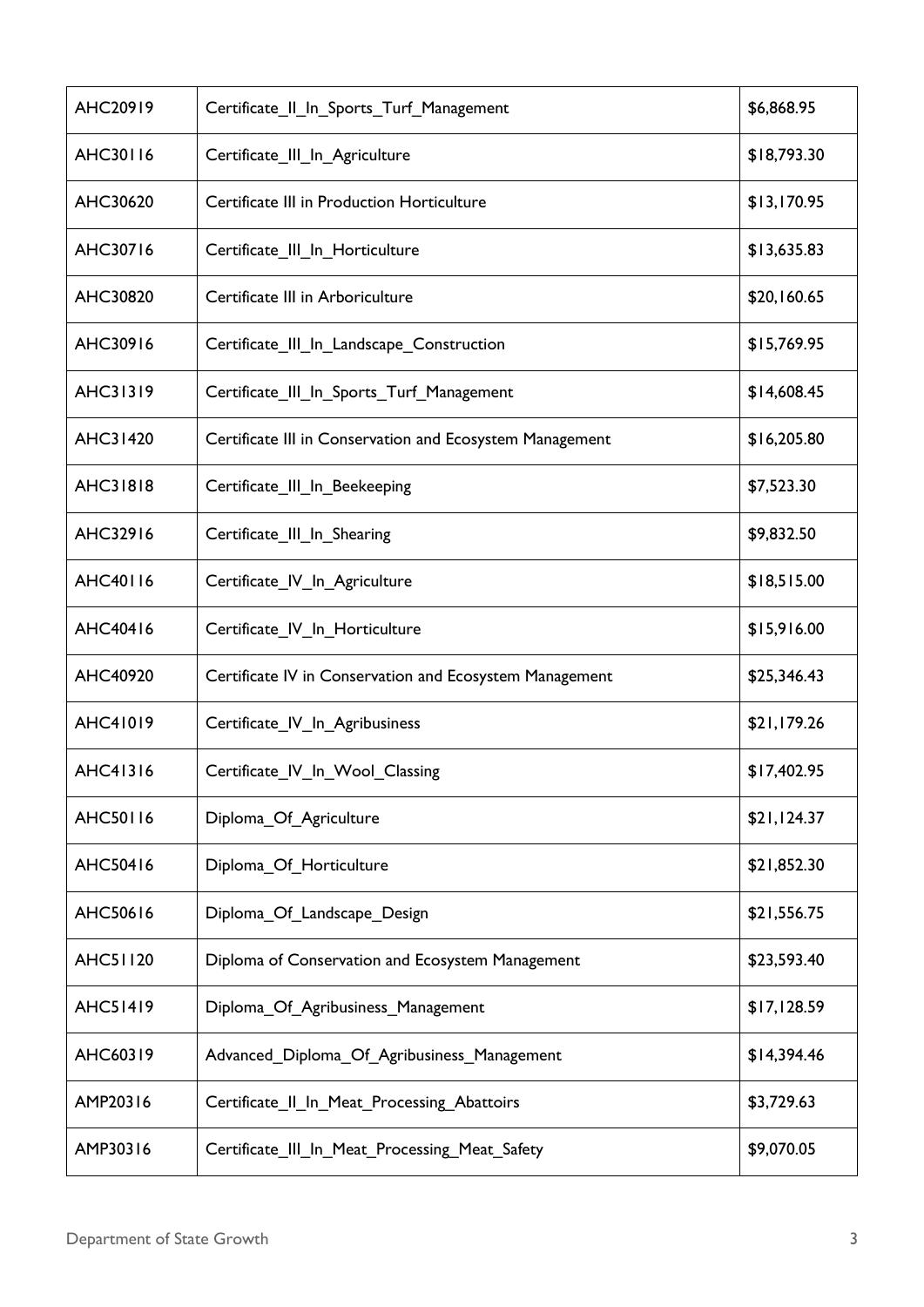| <b>AUR10120</b> | Certificate I in Automotive Vocational Preparation             | \$2,237.90  |
|-----------------|----------------------------------------------------------------|-------------|
| <b>AUR20320</b> | Certificate II in Bicycle Mechanical Technology                | \$3,807.11  |
| <b>AUR20720</b> | Certificate II in Automotive Vocational Preparation            | \$5,647.65  |
| <b>AUR20920</b> | Certificate II in Automotive Body Repair Technology            | \$6,575.70  |
| <b>AUR21920</b> | Certificate II in Automotive Tyre Servicing Technology         | \$3,184.89  |
| <b>AUR30220</b> | Certificate III in Bicycle Workshop Operations                 | \$6,653.05  |
| <b>AUR31220</b> | Certificate III in Mobile Plant Technology                     | \$19,203.85 |
| <b>BSB10120</b> | Certificate I in Workplace Skills                              | \$1,690.46  |
| BSB20120        | Certificate II in Workplace Skills                             | \$4,300.81  |
| BSB30120        | Certificate III in Business                                    | \$6,091.08  |
| BSB30220        | Certificate III in Entrepreneurship and New Business           | \$4,933.50  |
| <b>BSB30320</b> | Certificate III in Legal Services                              | \$3,309.58  |
| BSB40120        | Certificate IV in Business                                     | \$6,685.55  |
| BSB40320        | Certificate IV in Entrepreneurship and New Business            | \$6,211.15  |
| <b>BSB40420</b> | Certificate IV in Human Resource Management                    | \$5,612.70  |
| <b>BSB40520</b> | Certificate IV in Leadership and Management                    | \$5,428.35  |
| BSB40920        | Certificate IV in Project Management Practice                  | \$4,119.67  |
| BSB41419        | Certificate IV In Work Health And Safety                       | \$5,850.95  |
| BSB50120        | Diploma of Business                                            | \$8,776.63  |
| <b>BSB50420</b> | Diploma of Leadership and Management                           | \$6,552.06  |
| <b>BSB50820</b> | Diploma of Project Management                                  | \$5,812.14  |
| <b>BSB51319</b> | Diploma_Of_Work_Health_And_Safety                              | \$9,822.60  |
| BSBSS00093      | Cyber Security Threat Assessment and Risk Management Skill Set | \$415.38    |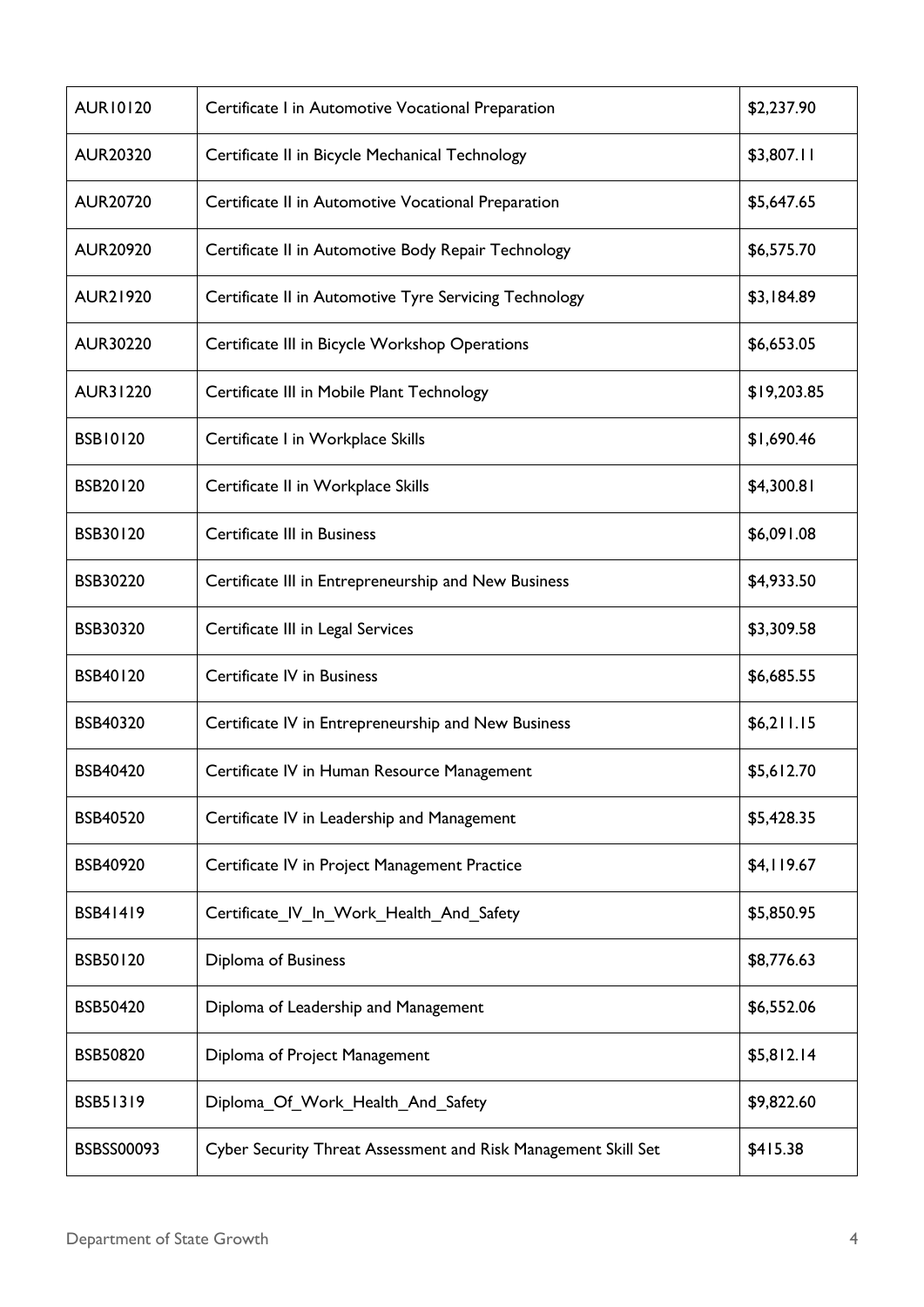| <b>BSBSS00094</b> | <b>Cyber Security Awareness Skill Set</b>             | \$969.22    |
|-------------------|-------------------------------------------------------|-------------|
| <b>CHC22015</b>   | Certificate_II_In_Community_Services                  | \$3,173.00  |
| <b>CHC30121</b>   | Certificate III in Early Childhood Education and Care | \$8,430.28  |
| <b>CHC30221</b>   | Certificate III in School Based Education Support     | \$8,790.93  |
| <b>CHC32015</b>   | Certificate_III_In_Community_Services                 | \$6,101.04  |
| <b>CHC33015</b>   | Certificate III In Individual Support                 | \$6,738.24  |
| <b>CHC40113</b>   | Certificate_IV_In_School_Age_Education_And_Care       | \$6,643.93  |
| <b>CHC40221</b>   | Certificate IV in School Based Education Support      | \$6,703.73  |
| <b>CHC40413</b>   | Certificate IV In Youth Work                          | \$12,759.25 |
| <b>CHC40513</b>   | Certificate_IV_In_Youth_Justice                       | \$6,721.75  |
| <b>CHC41115</b>   | Certificate_IV_In_Employment_Services                 | \$4,793.81  |
| <b>CHC42015</b>   | Certificate_IV_In_Community_Services                  | \$11,149.48 |
| <b>CHC42115</b>   | Certificate <sub>_IV_In_</sub> Community_Development  | \$7,687.75  |
| <b>CHC42221</b>   | Certificate IV in Housing                             | \$5,912.92  |
| <b>CHC43015</b>   | Certificate_IV_in_Ageing_Support                      | \$8,635.73  |
| <b>CHC43115</b>   | Certificate IV In Disability                          | \$8,399.88  |
| <b>CHC43315</b>   | Certificate_IV_In_Mental_Health                       | \$9,058.96  |
| <b>CHC43415</b>   | Certificate IV In Leisure And Health                  | \$12,494.96 |
| <b>CHC43515</b>   | Certificate IV In Mental Health Peer Work             | \$10,058.67 |
| <b>CHC50121</b>   | Diploma of Early Childhood Education and Care         | \$24,036.91 |
| <b>CHC50221</b>   | Diploma of School Age Education and Care              | \$23,840.38 |
| <b>CHC51015</b>   | Diploma_Of_Counselling                                | \$9,257.50  |
| <b>CHC52015</b>   | Diploma_Of_Community_Services                         | \$14,886.45 |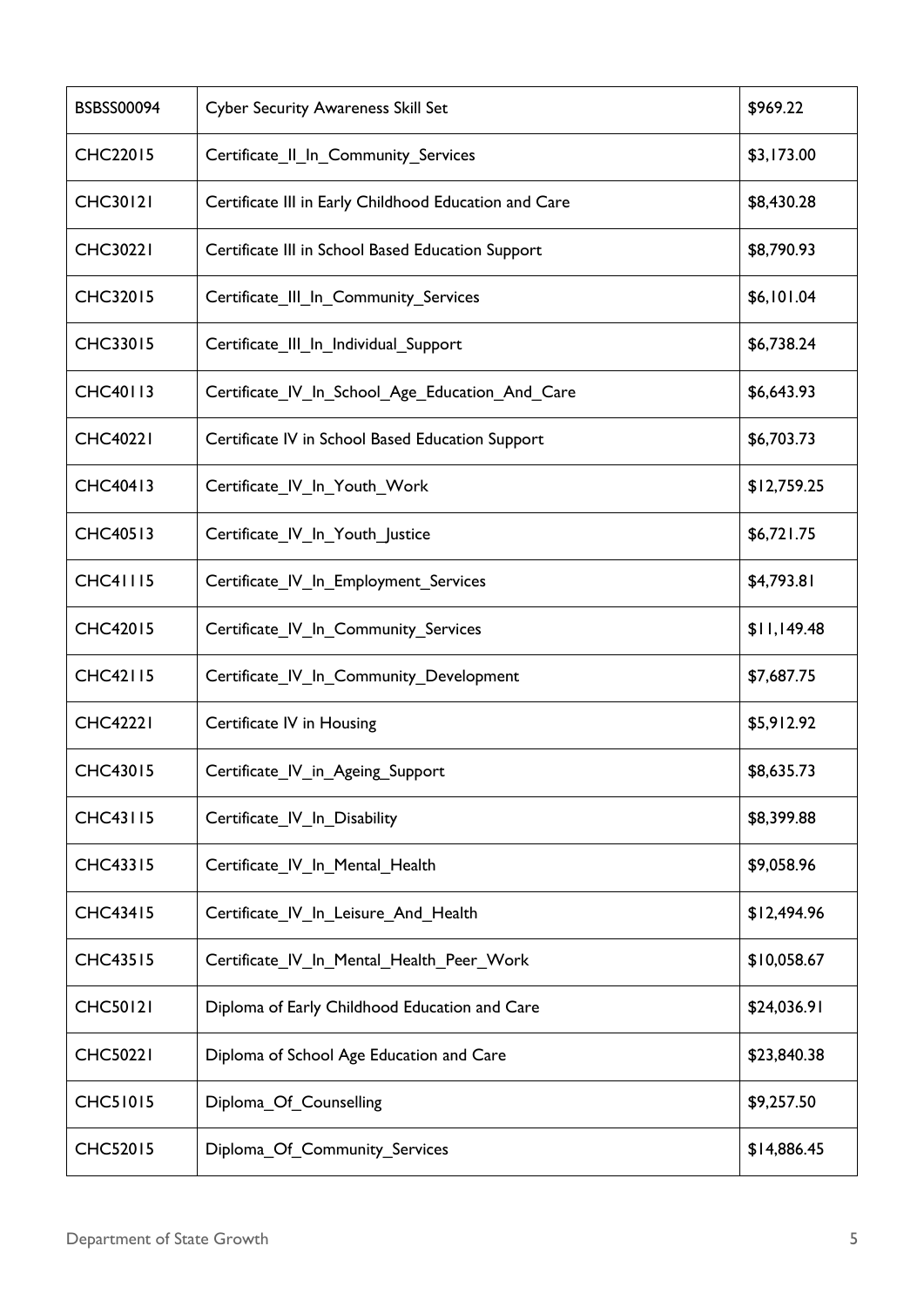| <b>CHC52115</b>   | Diploma_Of_Community_Development                           | \$9,619.75  |
|-------------------|------------------------------------------------------------|-------------|
| <b>CHC53215</b>   | Diploma_of_Alcohol_and_Other_Drugs                         | \$11,866.23 |
| <b>CHC53315</b>   | Diploma of Mental Health                                   | \$17,709.11 |
| <b>CHC62015</b>   | Advanced Diploma Of Community Sector Management            | \$7,076.92  |
| <b>CHCSS00070</b> | <b>Assist Clients with Medication Skill Set</b>            | \$2,761.96  |
| <b>CHCSS00078</b> | High Support and Complex Care - Aged Care                  | \$2,125.20  |
| <b>CHCSS00081</b> | Induction to Disability                                    | \$1,310.54  |
| <b>CHCSS00095</b> | Dementia Support - Service Delivery Skill Set              | \$1,345.96  |
| <b>CHCSS00097</b> | Individual Support - Ageing Skill Set                      | \$1,239.70  |
| <b>CHCSS00098</b> | Individual Support - Disability Skill Set                  | \$1,909.00  |
| <b>CHCSS00099</b> | Individual Support - Home and Community (Ageing) Skill Set | \$1,629.32  |
| <b>CHCSS00102</b> | Mental Health Co-existing Needs Skill Set                  | \$2,302.30  |
| <b>CHCSS00105</b> | Palliative Approach Skill Set                              | \$814.66    |
| <b>CHCSS00107</b> | Carer Support Skill Set                                    | \$602.14    |
| <b>CHCSS00114</b> | Entry into Care Roles Skill Set                            | \$566.72    |
| <b>CPC10120</b>   | Certificate I in Construction                              | \$7,097.92  |
| CPC20120          | Certificate II in Construction                             | \$5,986.90  |
| CPC20220          | Certificate II in Construction Pathways                    | \$4,609.37  |
| CPC20720          | Certificate II in Drainage                                 | \$7,326.88  |
| CPC32720          | Certificate III in Gas Fitting                             | \$6,783.85  |
| CPC40120          | Certificate IV in Building and Construction                | \$7,511.37  |
| CPC40920          | Certificate IV in Plumbing and Services                    | \$11,272.30 |
| CPP20218          | Certificate_II_In_Security_Operations                      | \$2,279.63  |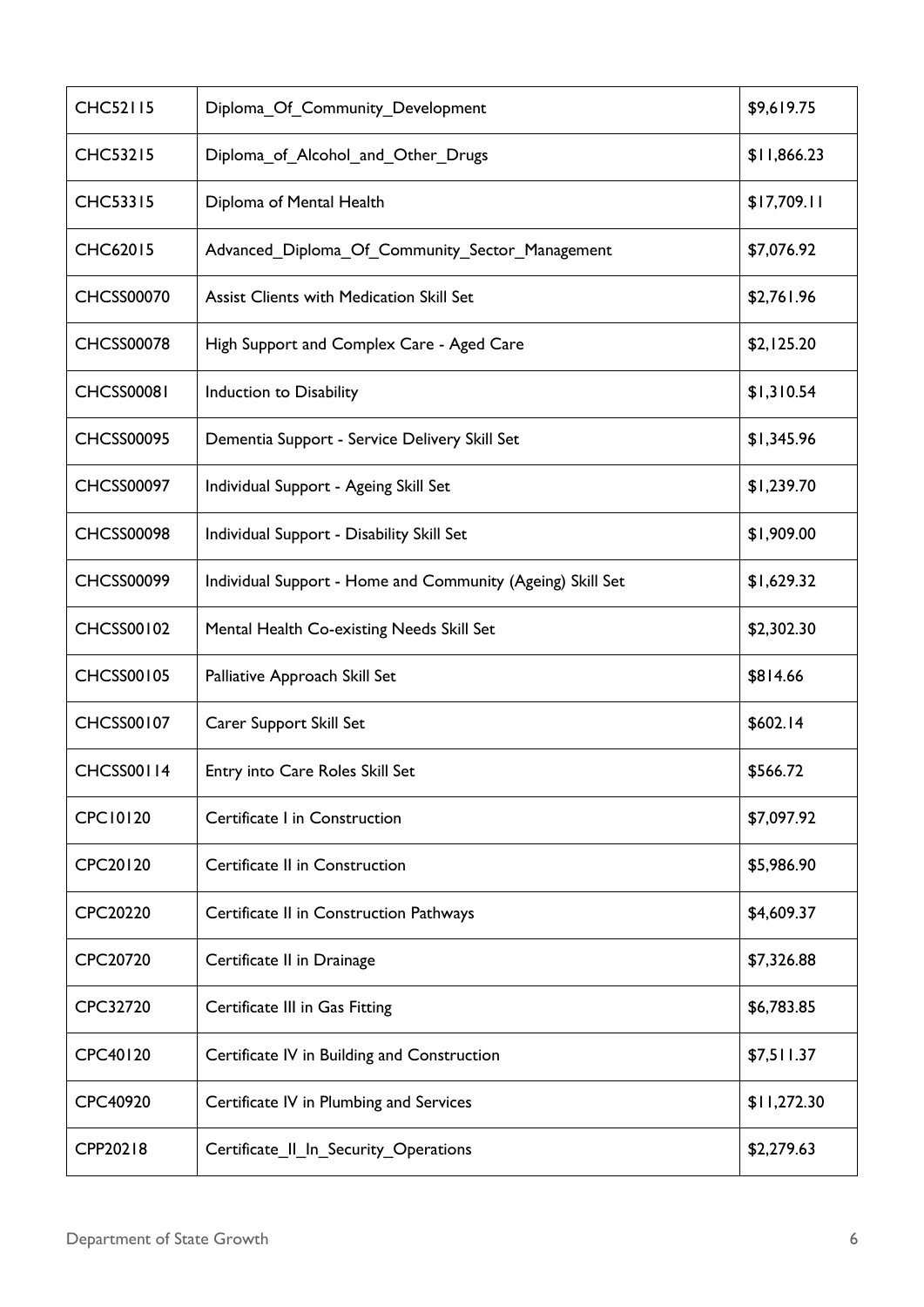| CPP30321        | Certificate III in Cleaning Operations                                            | \$3,700.83  |
|-----------------|-----------------------------------------------------------------------------------|-------------|
| CPP31318        | Certificate_III_In_Security_Operations                                            | \$2,395.63  |
| CPP40121        | Certificate IV in Residential Drafting                                            | \$10,143.00 |
| CPP50921        | Diploma of Building Design                                                        | \$18,879.55 |
| CPP51119        | Diploma_Of_Property_Services_Agency_Management                                    | \$6,192.31  |
| <b>CSC40121</b> | Certificate IV in Correctional Practice                                           | \$7,304.80  |
| <b>CUA30720</b> | Certificate III in Design Fundamentals                                            | \$6,348.86  |
| <b>CUA40720</b> | Certificate IV in Design                                                          | \$9,373.65  |
| <b>CUA41320</b> | Certificate IV in Visual Arts                                                     | \$10,532.85 |
| FBP20121        | Certificate II in Food Processing                                                 | \$8,066.10  |
| FBP20221        | Certificate II in Baking                                                          | \$7,056.40  |
| <b>FNS30317</b> | Certificate_III_In_Accounts_Administration                                        | \$5,201.45  |
| <b>FNS40217</b> | Certificate_IV_In_Accounting_And_Bookkeeping                                      | \$7,878.65  |
| <b>FNS50217</b> | Diploma Of Accounting                                                             | \$3,960.60  |
| FNSSUP434       | Develop and provide knowledge of aged care to superannuation clients              | \$322.00    |
| <b>FSK10119</b> | Certificate I In Access To Vocational Pathways                                    | \$2,816.27  |
| <b>FSK10219</b> | Certificate I In Skills For Vocational Pathways                                   | \$3,136.82  |
| <b>FSK20119</b> | Certificate II In Skills For Work And Vocational Pathways                         | \$4,256.19  |
| <b>FWP20116</b> | Certificate_II_In_Forest_Growing_And_Management                                   | \$4,221.11  |
| FWP30216        | Certificate_III_In_Harvesting_And_Haulage                                         | \$17,597.30 |
| <b>FWP40116</b> | Certificate_IV_In_Forest_Operations                                               | \$15,116.75 |
| <b>HLT20113</b> | Certificate II in Aboriginal and/or Torres Strait Islander Primary Health<br>Care | \$2,572.37  |
| <b>HLT23215</b> | Certificate II In Health Support Services                                         | \$2,572.37  |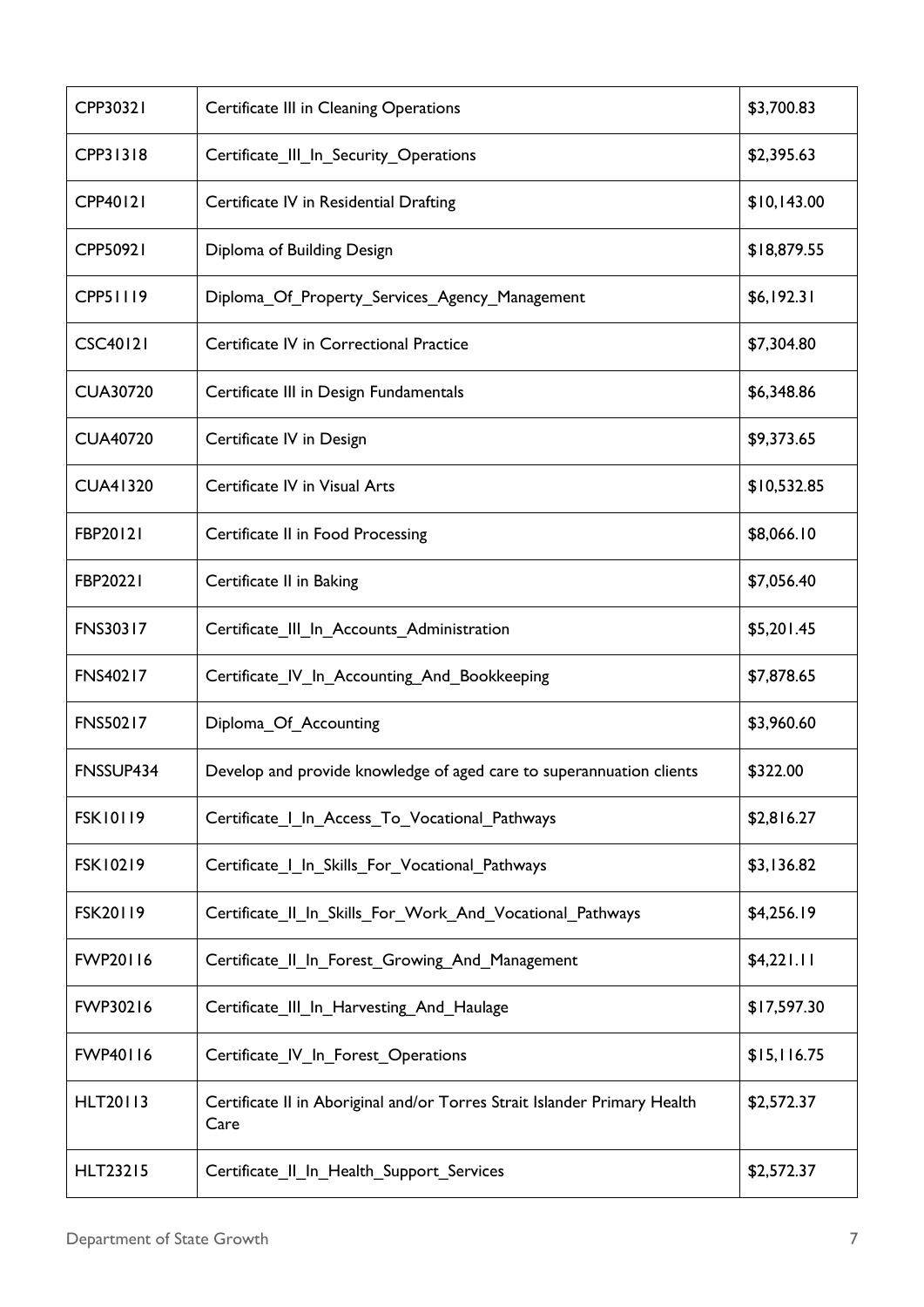| <b>HLT30113</b>   | Certificate III in Aboriginal and/or Torres Strait Islander Primary Health<br>Care                | \$4,707.01  |
|-------------------|---------------------------------------------------------------------------------------------------|-------------|
| <b>HLT31220</b>   | Certificate III in Basic Health Care                                                              | \$4,707.01  |
| <b>HLT33215</b>   | Certificate_III_in_Health_Support_Services                                                        | \$4,176.32  |
| <b>HLT37015</b>   | Certificate III In Sterilisation Services                                                         | \$5,768.40  |
| <b>HLT40113</b>   | Certificate IV in Aboriginal and/or Torres Strait Islander Primary Health<br>Care                 | \$8,528.72  |
| <b>HLT40213</b>   | Certificate IV in Aboriginal and/or Torres Strait Islander Primary Health<br><b>Care Practice</b> | \$8,528.72  |
| <b>HLT41120</b>   | Certificate IV in Health Care                                                                     | \$8,528.72  |
| <b>HLT43015</b>   | Certificate_IV_in_Allied_Health_Assistance                                                        | \$10,387.80 |
| <b>HLT47815</b>   | Certificate_IV_In_Optical_Dispensing                                                              | \$6,669.63  |
| <b>HLT50113</b>   | Diploma of Aboriginal and/or Torres Strait Islander Primary Health Care                           | \$21,904.39 |
| <b>HLT50213</b>   | Diploma of Aboriginal and/or Torres Strait Islander Primary Health Care<br>Practice               | \$21,904.39 |
| <b>HLT51020</b>   | Diploma of Emergency Health Care                                                                  | \$21,904.39 |
| <b>HLT54121</b>   | Diploma of Nursing                                                                                | \$21,904.39 |
| <b>HLT64121</b>   | <b>Advanced Diploma of Nursing</b>                                                                | \$9,461.71  |
| HLTAIN001         | Assist with nursing care in an acute care environment                                             | \$888.72    |
| <b>HLTSS00037</b> | Advanced Practice for Aboriginal and/or Torres Strait Islander Health<br><b>Workers Skill Set</b> | \$4,714.08  |
| <b>HLTSS00039</b> | Aboriginal and/or Torres Strait Islander Aged Care Skill Set                                      | \$2,047.92  |
| <b>ICPSS00001</b> | Digital Fundamentals skill set                                                                    | \$1,352.40  |
| <b>ICPSS00003</b> | Digital Colour Skill Set                                                                          | \$1,622.88  |
| <b>ICPSS00004</b> | Advanced Digital Colour Skill Set                                                                 | \$3,876.88  |
| <b>ICPSS00005</b> | <b>Digital Printing Skill Set</b>                                                                 | \$1,713.04  |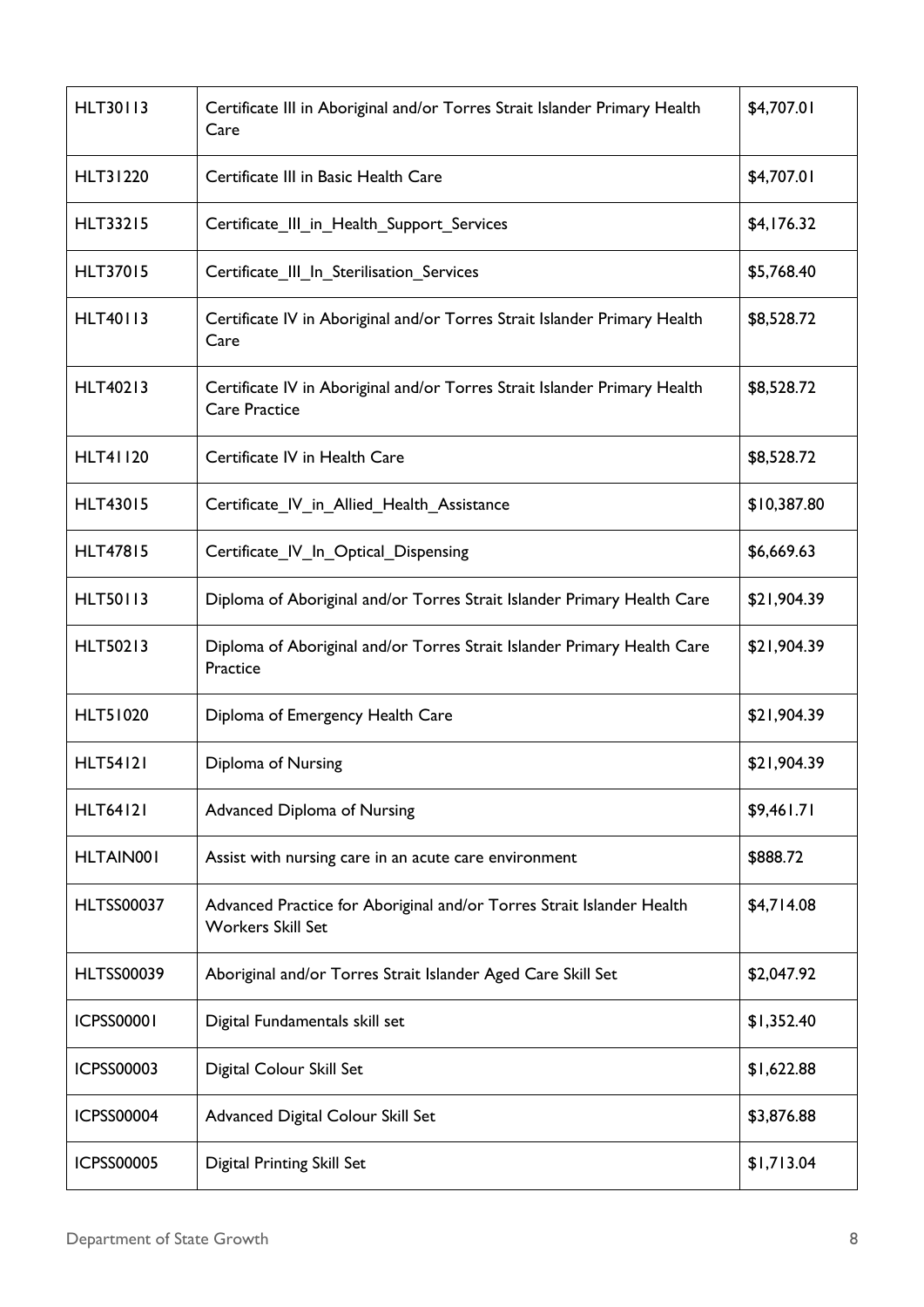| <b>ICT20120</b>   | Certificate II in Applied Digital Technologies                                       | \$3,071.65  |
|-------------------|--------------------------------------------------------------------------------------|-------------|
| <b>ICT30120</b>   | Certificate III in Information Technology                                            | \$10,476.67 |
| <b>ICT30419</b>   | Certificate III in Telecommunications Network Build and Operation                    | \$10,289.01 |
| <b>ICT40120</b>   | Certificate IV in Information Technology                                             | \$15,129.40 |
| <b>ICT50220</b>   | Diploma of Information Technology                                                    | \$18,384.62 |
| <b>ICT60220</b>   | Advanced Diploma of Information Technology                                           | \$18,088.24 |
| <b>ICTSS00034</b> | Basic Web Development Specialist Skill Set                                           | \$2,518.62  |
| <b>ICTSS00035</b> | Certified IT Network Enterprise, Security or Server Administrator Skill Set          | \$2,060.69  |
| <b>ICTSS00036</b> | Certified Network Associate Technology Specialist Skill Set                          | \$9,158.60  |
| <b>ICTSS00037</b> | Certified Network Professional Specialist - Voice and Wireless Skill Set             | \$957.95    |
| <b>ICTSS00039</b> | Certified Networking Technician Skill Set                                            | \$957.95    |
| <b>ICTSS00043</b> | Certified Web Design Specialist Skill Set                                            | \$1,231.65  |
| <b>ICTSS00052</b> | System and Network Plus Technician Skill set                                         | \$1,368.50  |
| <b>ICTSS00055</b> | Website Administration Specialist Skill Set                                          | \$1,129.01  |
| <b>ICTSS00087</b> | Basic Technician Network Build and Operate Skill Set                                 | \$1,642.20  |
| <b>ICTSS00098</b> | Network Technician HFC Skill Set                                                     | \$2,052.75  |
| <b>ICTSS00101</b> | Cyber Incident Response Skill Set                                                    | \$821.10    |
| <b>ICTSS00102</b> | Cyber Incident Threat Detection and Prevention Skill Set                             | \$1,094.80  |
| <b>ICTSS00103</b> | Cyber Security Strategy and Governance Skill Set                                     | \$1,094.80  |
| <b>ICTSS00108</b> | Digital Skills for Small Business Skill Set                                          | \$923.74    |
| MAR10418          | Certificate   In Maritime Operations Coxswain Grade 2 Near Coastal                   | \$6,673.45  |
| <b>MAR20321</b>   | Certificate II in Maritime Operations (Coxswain Grade I Near Coastal)                | \$4,067.37  |
| <b>MAR20421</b>   | Certificate II in Maritime Operations (Marine Engine Driver Grade 3 Near<br>Coastal) | \$3,700.57  |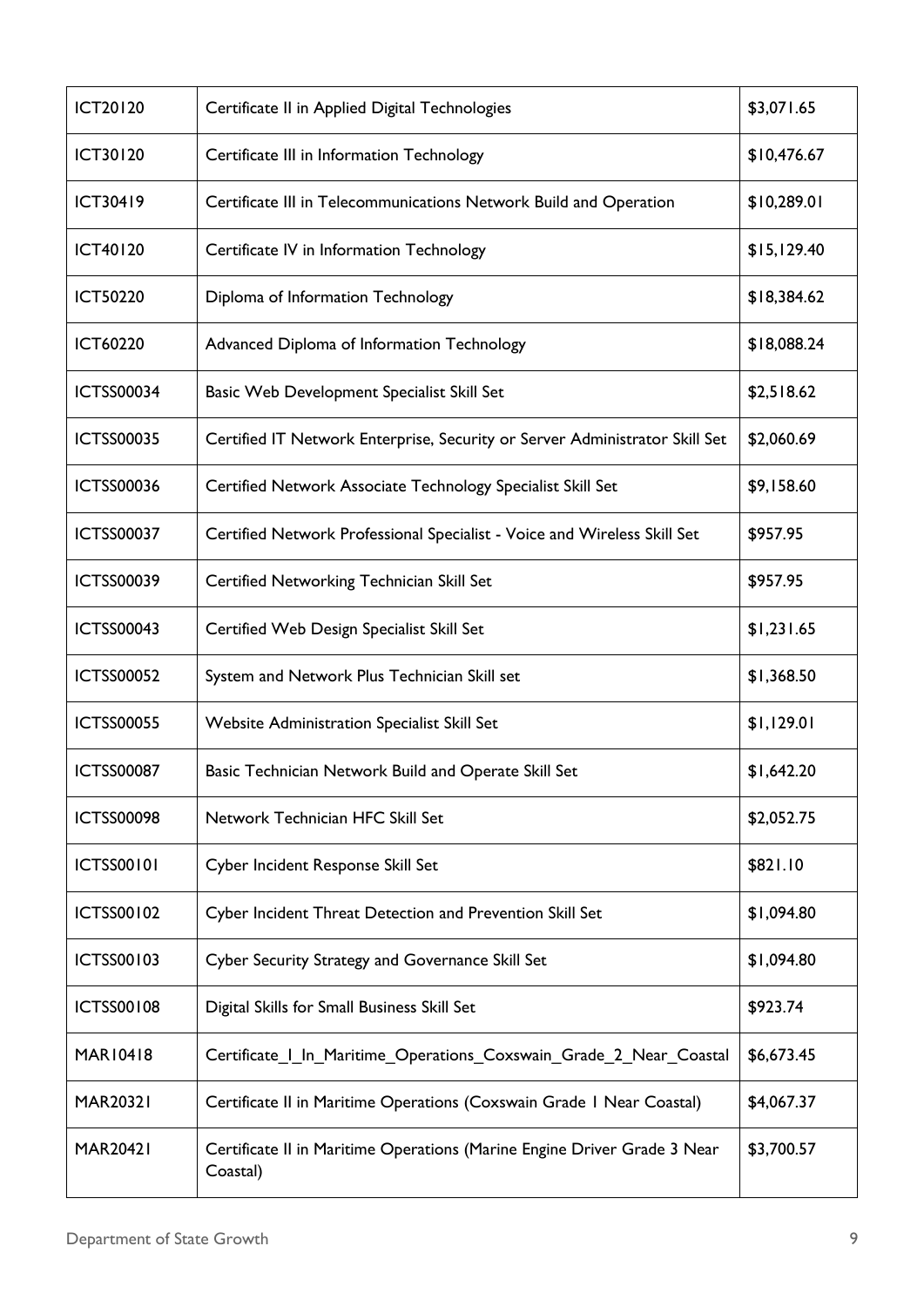| <b>MAR30821</b> | Certificate III in Maritime Operations (Marine Engine Driver Grade 2 Near<br>Coastal) | \$6,325.00  |
|-----------------|---------------------------------------------------------------------------------------|-------------|
| <b>MAR30921</b> | Certificate III in Maritime Operations (Master up to 24 metres Near<br>Coastal)       | \$6,446.81  |
| MAR40320        | Certificate IV in Maritime Operations (Master up to 35 metres Near<br>Coastal)        | \$9,375.50  |
| MEM20105        | Certificate_II_In_Engineering                                                         | \$5,562.55  |
| MEM20413        | Certificate_Il_In_Engineering_Pathways                                                | \$6,336.50  |
| MEM40119        | Certificate IV In Engineering                                                         | \$20,995.55 |
| MEM40412        | Certificate IV In Engineering Drafting                                                | \$11,441.35 |
| MEM50212        | Diploma Of Engineering - Technical                                                    | \$14,886.75 |
| MSF30713        | Certificate III in Upholstery                                                         | \$12,637.00 |
| MSF40118        | Certificate IV In Interior Decoration                                                 | \$8,204.24  |
| MSL40118        | Certificate_IV_In_Laboratory_Techniques                                               | \$17,983.70 |
| MSL50118        | Diploma_Of_Laboratory_Technology                                                      | \$20,825.35 |
| MSM20116        | Certificate II in Process Manufacturing                                               | \$4,391.06  |
| MSM30116        | Certificate_III_in_Process_Manufacturing                                              | \$7,283.74  |
| MSM30318        | Certificate III in Manufactured Mineral Products                                      | \$7,564.58  |
| MSM30418        | Certificate III in Fenestration                                                       | \$6,563.85  |
| MSS40316        | Certificate_IV_In_Competitive_Systems_And_Practices                                   | \$6,579.31  |
| MST20419        | Certificate_Il_in_Laundry_Operations                                                  | \$5,501.84  |
| MST30619        | Certificate_III_in_Laundry_Operations                                                 | \$7,845.42  |
| MST30819        | Certificate_III_In_Applied_Fashion_Design_And_Technology                              | \$13,789.65 |
| MST40519        | Certificate IV In Applied Fashion Design And Merchandising                            | \$18,709.35 |
| MST50119        | Diploma_Of_Applied_Fashion_Design_And_Merchandising                                   | \$28,855.80 |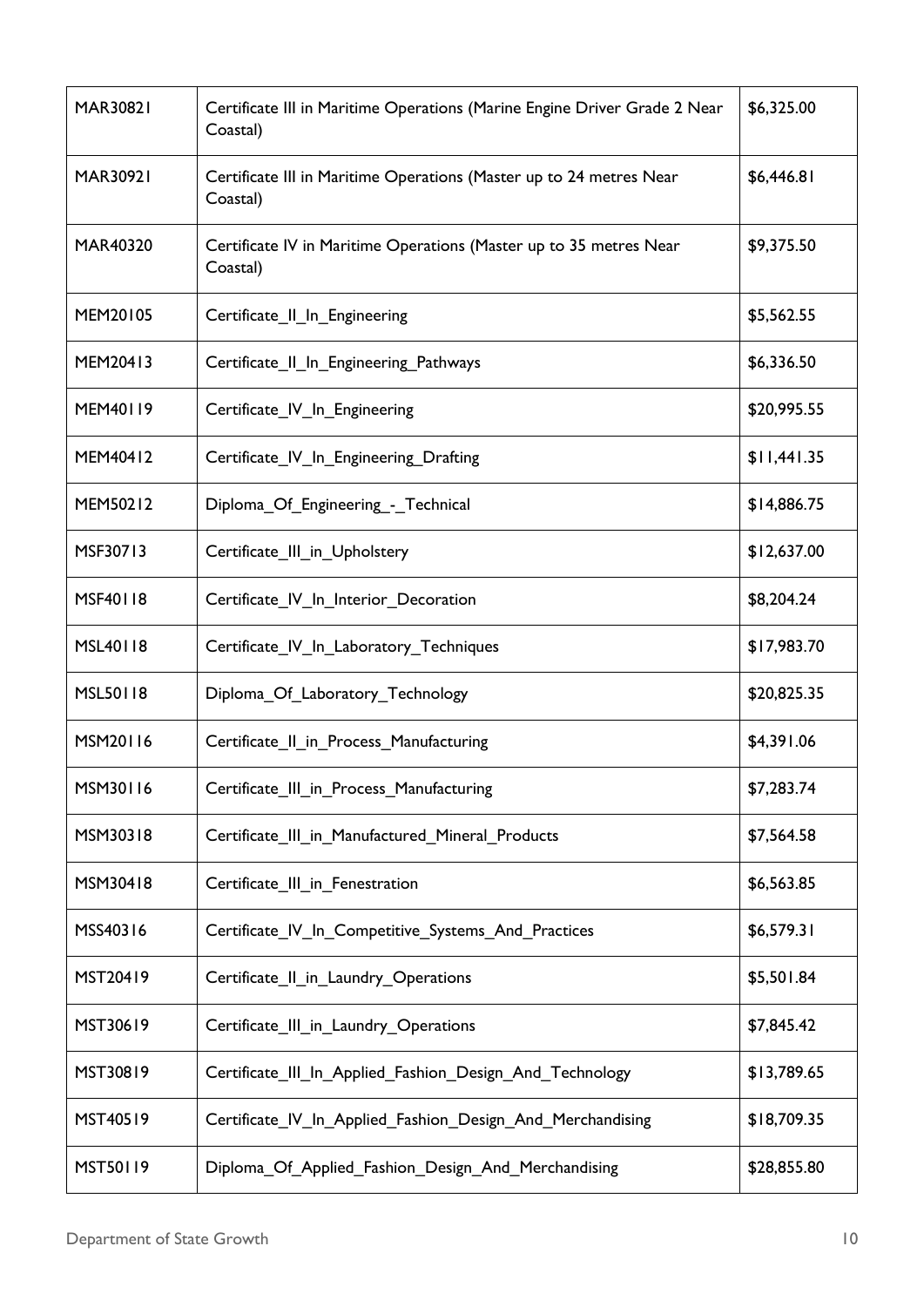| NWP30219 | Certificate_III_in_Water_Industry_Operations           | \$6,379.47  |
|----------|--------------------------------------------------------|-------------|
| RII30820 | Certificate III in Civil Construction Plant Operations | \$9,983.06  |
| RII30920 | Certificate III in Civil Construction                  | \$13,134.61 |
| RII31820 | <b>Certificate III in Drilling Operations</b>          | \$5,465.66  |
| SFI30119 | Certificate_III_in_Aquaculture                         | \$5,779.05  |
| SFI30219 | Certificate_III_in_Fishing_Operations                  | \$5,256.11  |
| SFI40119 | Certificate IV in Aquaculture                          | \$8,264.67  |
| SHB20216 | Certificate II In Salon Assistant                      | \$4,353.90  |
| SHB30115 | Certificate_III_In_Beauty_Services                     | \$6,640.10  |
| SHB30516 | Certificate_III_In_Barbering                           | \$11,114.75 |
| SHB40115 | Certificate IV In Beauty Therapy                       | \$13,412.45 |
| SIR20116 | Certificate II in Community Pharmacy                   | \$2,217.68  |
| SIR20216 | Certificate_II_In_Retail_Services                      | \$2,608.08  |
| SIR30116 | Certificate III in Community Pharmacy                  | \$3,473.00  |
| SIR30316 | Certificate_III_In_Business_To_Business_Sales          | \$2,693.42  |
| SIR40116 | Certificate_IV_In_Community_Pharmacy                   | \$4,018.71  |
| SIR40216 | Certificate IV In Community Pharmacy Dispensary        | \$3,397.87  |
| SIS30321 | Certificate III in Fitness                             | \$9,663.45  |
| SIS30619 | Certificate_III_In_Outdoor_Leadership                  | \$9,517.40  |
| SIT10216 | Certificate   In Hospitality                           | \$1,959.34  |
| SIT20316 | Certificate_II_In_Hospitality                          | \$4,255.20  |
| SIT20416 | Certificate_Il_In_Kitchen_Operations                   | \$5,405.79  |
| SIT30116 | Certificate III In Tourism                             | \$7,993.65  |